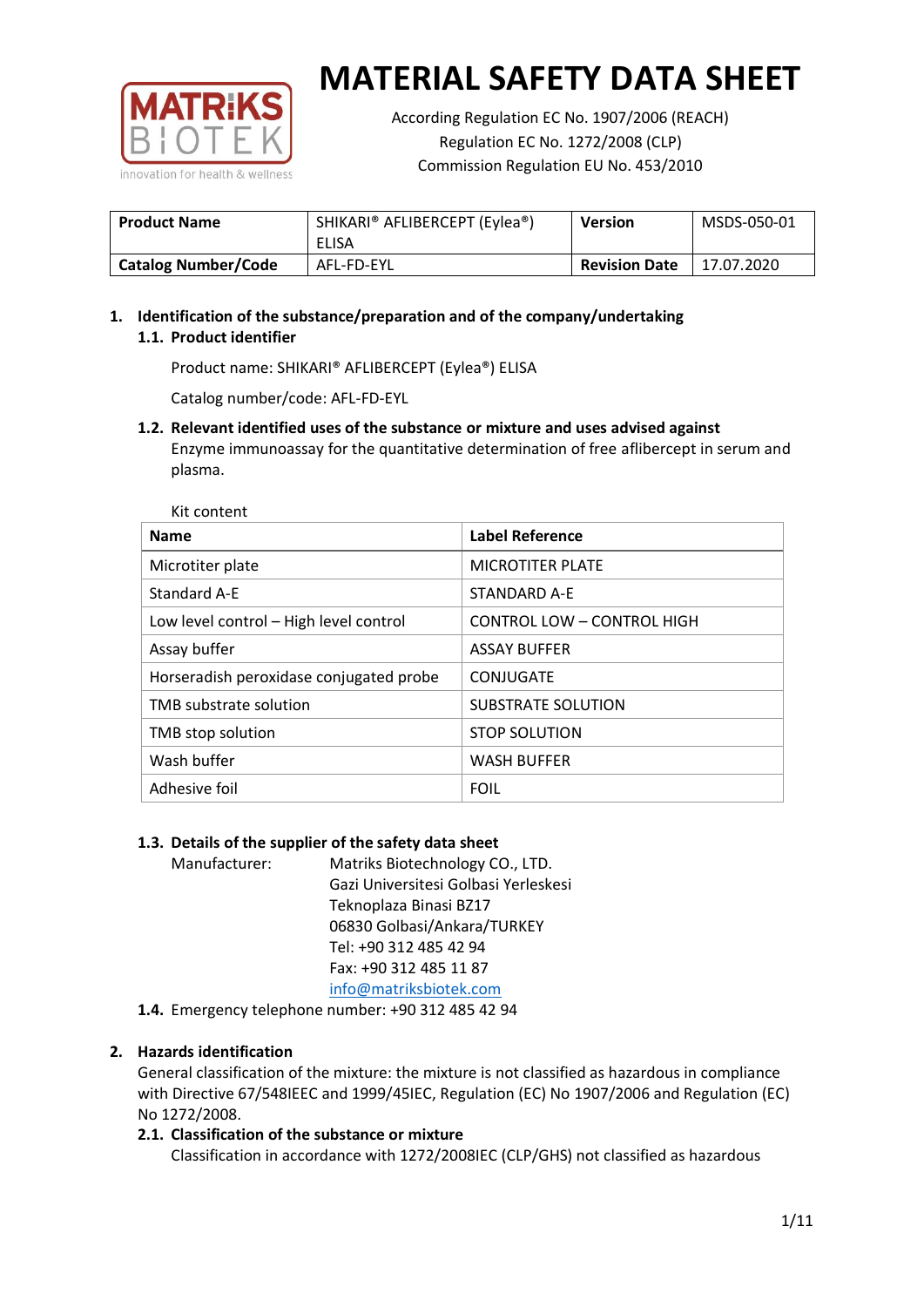

According Regulation EC No. 1907/2006 (REACH) Regulation EC No. 1272/2008 (CLP) Commission Regulation EU No. 453/2010

| <b>Product Name</b>        | SHIKARI® AFLIBERCEPT (Eylea®)<br>ELISA | <b>Version</b>       | MSDS-050-01 |
|----------------------------|----------------------------------------|----------------------|-------------|
| <b>Catalog Number/Code</b> | AFL-FD-EYL                             | <b>Revision Date</b> | 17.07.2020  |

Classification in accordance with 67/548IEEC and 1999/45IEC (DPD) not classified as hazardous

# **2.2. Label elements**

This product is not under labelling according to Regulation (EC) n. 1272/2008

## **2.3. Other hazards**

Results of PBT and vPvB assessment: The substances in the mixture do not meet the PBT/vPvB criteria according to REACH (content <0,1% w/w), annex XIII; the substances in the mixture are not included in the Candidate List of SVHC.

**Note:** This product is intended for laboratory use by professional uses only. Use appropriate personal protective equipment while working with the reagents provided.

## **3. Composition/information on ingredients**

#### **3.1. Substances**

| <b>Stop Solution</b>               |                                                                                                                           |
|------------------------------------|---------------------------------------------------------------------------------------------------------------------------|
| Ingredient                         | Hydrochloric Acid (HCL) Index No. 017-002-01-X                                                                            |
| CAS No (EC No)                     | 7647-01-0(231-595-7)                                                                                                      |
| Containing Conc. (%)               | <5,0* (Dilution is not classified as hazardous<br>according to the European Regulation<br>67/548/EEC and 1272/2008/EC)    |
| form)                              | Classification according to regulation (EC) No 1272/2008 (CLP) (related to the concentrated                               |
| Hazard Class and Category Codes(s) | Skin Corr. 1B STOT SE 3                                                                                                   |
| Hazard Statement Code(s)           | H314, H335                                                                                                                |
| Pictogram, Signal Word Code(s)     | GHS05, GHS07, Dgr                                                                                                         |
| Specific Conc. Limits, M-factors   | Skin Corr. 1B; H314: C≥25%<br>Skin Irrit. 2; H315: 10%≤C<25 %<br>Eye Irrit. 2, H319: 10%≤C<25 %<br>STOT SE 3; H355: C≥10% |
| Directive 67/548/EEC               | C; R34-37: C≥25%<br>Xi; R36/37/38: 10%≤C<25%                                                                              |

#### **3.2. Mixtures**

| <b>Standards, Controls, Assay Buffer</b> |                                     |
|------------------------------------------|-------------------------------------|
| Ingredient                               | Sodium Azide Index no. 011-004-00-7 |
| CAS No (EC No)                           | 26628-22-8 (247-852-1)              |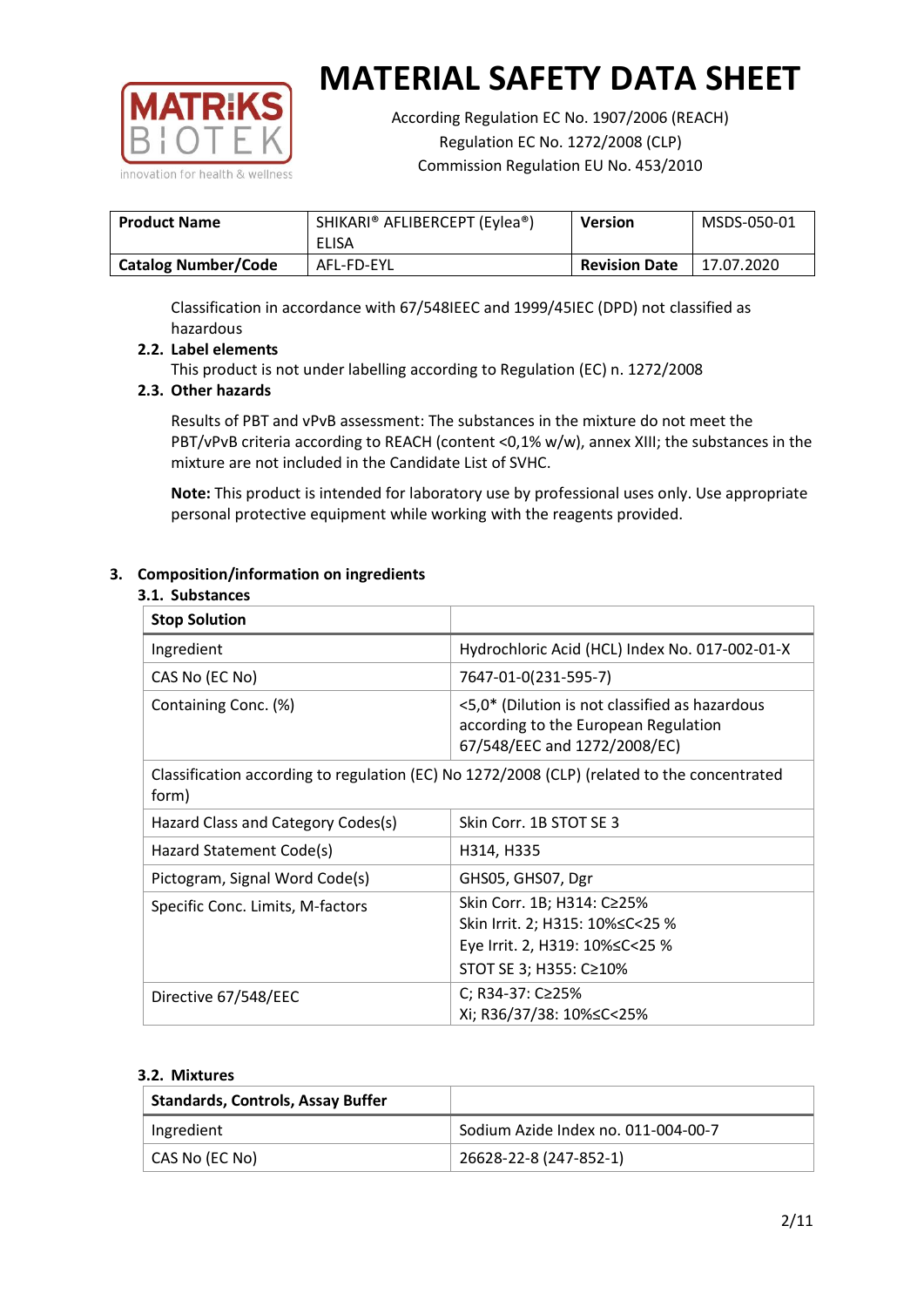

According Regulation EC No. 1907/2006 (REACH) Regulation EC No. 1272/2008 (CLP) Commission Regulation EU No. 453/2010

| <b>Product Name</b>        | SHIKARI® AFLIBERCEPT (Eylea®)<br>ELISA | <b>Version</b>       | MSDS-050-01 |
|----------------------------|----------------------------------------|----------------------|-------------|
| <b>Catalog Number/Code</b> | AFL-FD-EYL                             | <b>Revision Date</b> | 17.07.2020  |

| Containing Conc. (%)               | <0,001 % (Dilution is not classified as hazardous<br>according to the European Regulation<br>67/548/EEC and 1272/2008/EC) |
|------------------------------------|---------------------------------------------------------------------------------------------------------------------------|
| form)                              | Classification according to regulation (EC) No 1272/2008 (CLP) (related to the concentrated                               |
| Hazard Class and Category Codes(s) | Acute Tox. 2 (oral)                                                                                                       |
|                                    | Acute Tox. 1 (dermal)                                                                                                     |
|                                    | STOT RE 2                                                                                                                 |
|                                    | Acute Aquatic 1                                                                                                           |
|                                    | Aquatic Chronic 1                                                                                                         |
| Hazard Statement Code(s)           | H300, H310, H373, H400, H410                                                                                              |
| Pictogram, Signal Word Code(s)     | GHS06, GHS08, GHS09                                                                                                       |
| Specific Conc. Limits, M-factors   | M-Factor-Aquatic Acute:1                                                                                                  |
| Directive 67/548/EEC               | R23/24/25-36/37/38-50/53                                                                                                  |

| Conjugate                                                                                            |                                                                                                                                                  |  |
|------------------------------------------------------------------------------------------------------|--------------------------------------------------------------------------------------------------------------------------------------------------|--|
| Ingredient                                                                                           | Proclin 150 Index no. 613-167-00-5                                                                                                               |  |
|                                                                                                      | Proclin 150 is a mixture of substances of the<br>components, 5-Chloro-2-methyl-4-isothiazolin-3-<br>one and 2-Methyl-2H -isothiazol-3-one (3:1). |  |
| CAS No (EC No)                                                                                       | 55965-84-9                                                                                                                                       |  |
| Containing Conc. (%)                                                                                 | <0,0015% (Dilution is not classified as hazardous<br>according to the European Regulation<br>67/548/EEC and 1272/2008/EC)                        |  |
| Classification according to regulation (EC) No 1272/2008 (CLP) (related to the concentrated<br>form) |                                                                                                                                                  |  |
| Hazard Class and Category Codes(s)                                                                   | Acute Tox. 3                                                                                                                                     |  |
|                                                                                                      | Skin Corr. 1B                                                                                                                                    |  |
|                                                                                                      | Skin Sens. 1                                                                                                                                     |  |
|                                                                                                      | Acute Aquatic 1                                                                                                                                  |  |
|                                                                                                      | Aquatic Chronic 1                                                                                                                                |  |
| Hazard Statement Code(s)                                                                             | H301, H311, H314, H317, H331, H400, H410                                                                                                         |  |
| Pictogram, Signal Word Code(s)                                                                       | GHS05, GHS07, GHS09                                                                                                                              |  |
| Specific Conc. Limits, M-factors                                                                     | ≥0,6%: Skin Corr. 1B, H314                                                                                                                       |  |
|                                                                                                      | 0,06 - < 0,6%: Skin Irrit. 2, H315                                                                                                               |  |
|                                                                                                      | 0,06 - < 0,6 %: Eye Irrit. 2, H319                                                                                                               |  |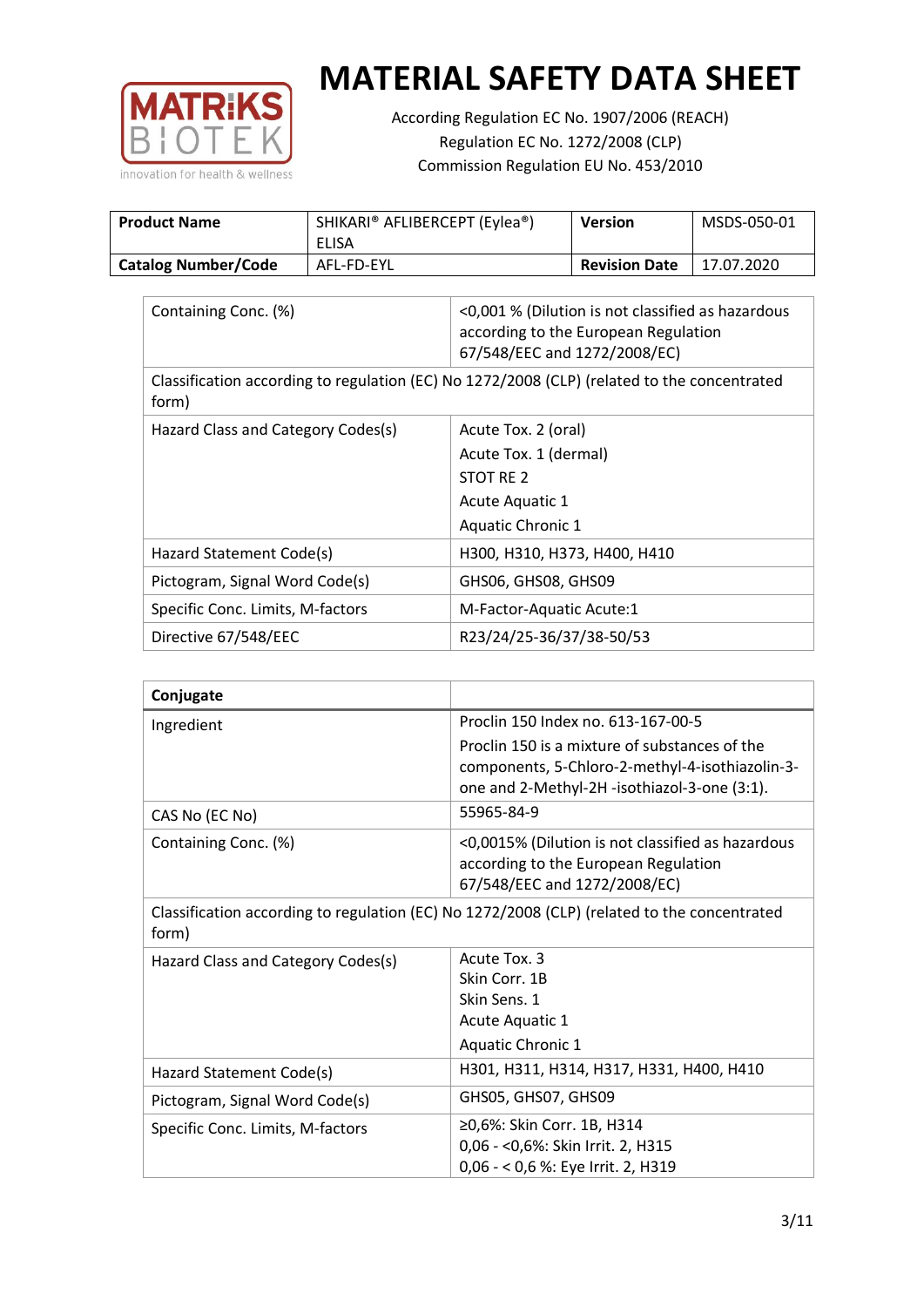

According Regulation EC No. 1907/2006 (REACH) Regulation EC No. 1272/2008 (CLP) Commission Regulation EU No. 453/2010

| <b>Product Name</b>        | SHIKARI® AFLIBERCEPT (Eylea®)<br>ELISA | <b>Version</b>       | MSDS-050-01 |
|----------------------------|----------------------------------------|----------------------|-------------|
| <b>Catalog Number/Code</b> | AFL-FD-EYL                             | <b>Revision Date</b> | 17.07.2020  |

|                      | ≥0,0015 %: Skin Sens. 1, H317                |
|----------------------|----------------------------------------------|
|                      | M-Factor - Aquatic Acute: 10                 |
| Directive 67/548/EEC | T; N R:23/24/25-34-35-50/53                  |
|                      | $\frac{1}{1}$ S: (2-)26-28-36/37/39-45-60-61 |

## **4. First-aid measures**

## **4.1. Description of first aid measures**

General advice: No special measures required. Consult physician in case of complaints. If inhaled: Supply fresh air.

In case of skin contact: Immediately flush skin with plenty of water. Cold water may be used. Remove contaminated clothing and shoes.

In case of eye contact: Check for and remove any contact lenses. Immediately flush eyes with plenty of water for at least 15 minutes. Cold water may be used. If swallowed: Rinse mouth with plenty of water

## **4.2. Most important symptoms and effects, both accurate and delayed**

There are no hazards under normal use conditions. Direct contact with eyes may cause slight and temporary irritation. Swallowing of larger amounts may lead to stomachache, vomiting or diarrhea.

# **4.3. Indication of any immediate medical attention and special treatment needed** No specific therapy known. Use supportive and symptomatic treatment.

# **5. Fire-fighting measures**

# **5.1. Extinguishing media**

Suitable extinguishing media: Water spray, alcohol resistant foam, dry-powder, carbon dioxide

Unsuitable extinguishing media: Direct water stream

- **5.2. Special hazards arising from the substance mixture** To the best of our knowledge, no special hazards can be defined
- **5.3. Advice for fire-fighters** No data available.

# **6. Accidental release measures**

- **6.1. Personal precautions, protective equipment and emergency procedures** Wear appropriate protective gloves and clothes.
- **6.2. Environmental precautions**

Dilute with plenty of water. Do not allow to enter sewers/surface or ground water.

## **6.3. Methods and materials for containment and cleaning up** Absorb with liquid-binding material (sand, diatomite, acid binders, universal binders, sawdust).

**6.4. Reference to other sections**

For personal protection see section 8.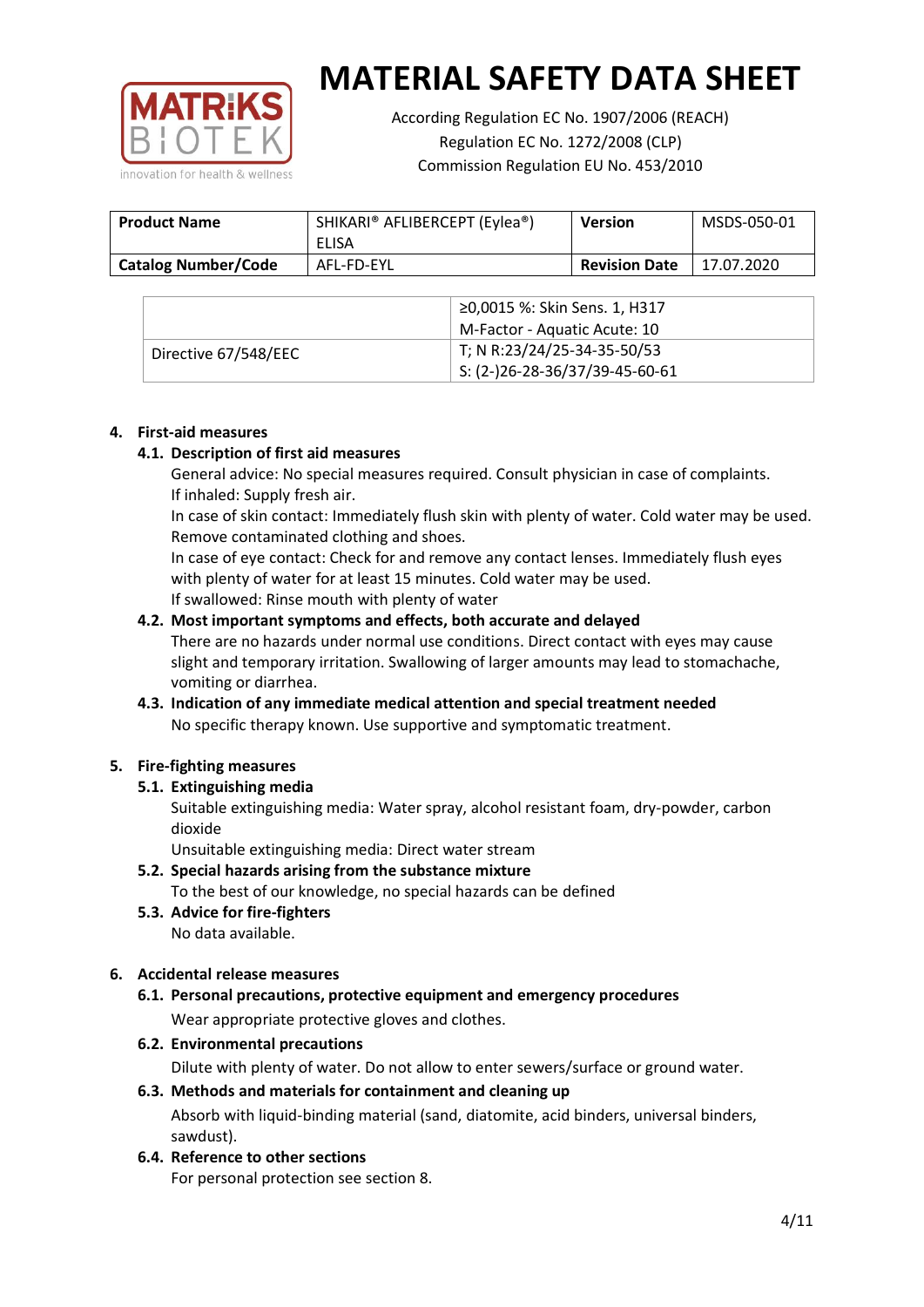

According Regulation EC No. 1907/2006 (REACH) Regulation EC No. 1272/2008 (CLP) Commission Regulation EU No. 453/2010

| <b>Product Name</b>        | SHIKARI® AFLIBERCEPT (Eylea®) | <b>Version</b>       | MSDS-050-01 |
|----------------------------|-------------------------------|----------------------|-------------|
|                            | ELISA                         |                      |             |
| <b>Catalog Number/Code</b> | AFL-FD-EYL                    | <b>Revision Date</b> | 17.07.2020  |

For disposal see section 13.

# **7. Handling and storage**

# **7.1. Precautions for safe handling**

Use all reagents in accordance with the relevant package insert provided with the product. Do not smoke, eat, drink or apply cosmetics in areas where kit reagents are handled. Wear disposable latex gloves when handling reagents.

Never pipet by mouth and avoid contact of reagents and specimens with skin and mucous membranes.

Handling should be done in accordance with the procedures defined by an appropriate national biohazard safety guideline or regulation.

Use all reagents in accordance with the relevant package insert provided with the product.

# **7.2. Conditions for safe storage, including any incompatibilities**

Store in tightly closed original packages or appropriately labeled alternate vessels. Store in dry, bunded areas. Keep away from direct sunlight and heat sources. Recommended storage temperature: 10-30°C (shipment), 2-8°C (long term storage). Protect from freezing. Keep away from food and drinks. Keep away from acids and heavy metals. Keep out of the reach of children.

#### **7.3. Specific end uses**

For EU diagnostic product. For the rest of the world "Research use only".

# **8. Exposure controls/personel protection**

#### **8.1. Control parameters**

Indicative occupational exposure limit ES (2000/39IEC, Directive 2006/15IEC and Directive 2009/161IEC):

| <b>CAS</b> | <b>Substance</b> | Indicative occupational exposure limit |                       |
|------------|------------------|----------------------------------------|-----------------------|
|            | name             |                                        |                       |
| 26628-22-8 | Sodium Azide     | OEL mean (time-weighted 8 h):          | 0,1 mg/m <sup>3</sup> |
|            |                  | OEL short term (LS min):               | 0,3                   |
|            | Notation: Skin   |                                        |                       |

National work-place occupational exposure limits (only selected lands are displayed):

| <b>CAS</b> | <b>Substance</b> | <b>Occupational exposure limits</b> |                         |  |
|------------|------------------|-------------------------------------|-------------------------|--|
|            | name             |                                     |                         |  |
| 26628-22-8 | Sodium Azide     | Turkey                              |                         |  |
|            |                  | PEL:                                | $0,1 \,\mathrm{mg/m^3}$ |  |
|            |                  | NPEL-P:                             | 0,3 mg/m <sup>3</sup>   |  |
|            |                  | D - absorb through skin             |                         |  |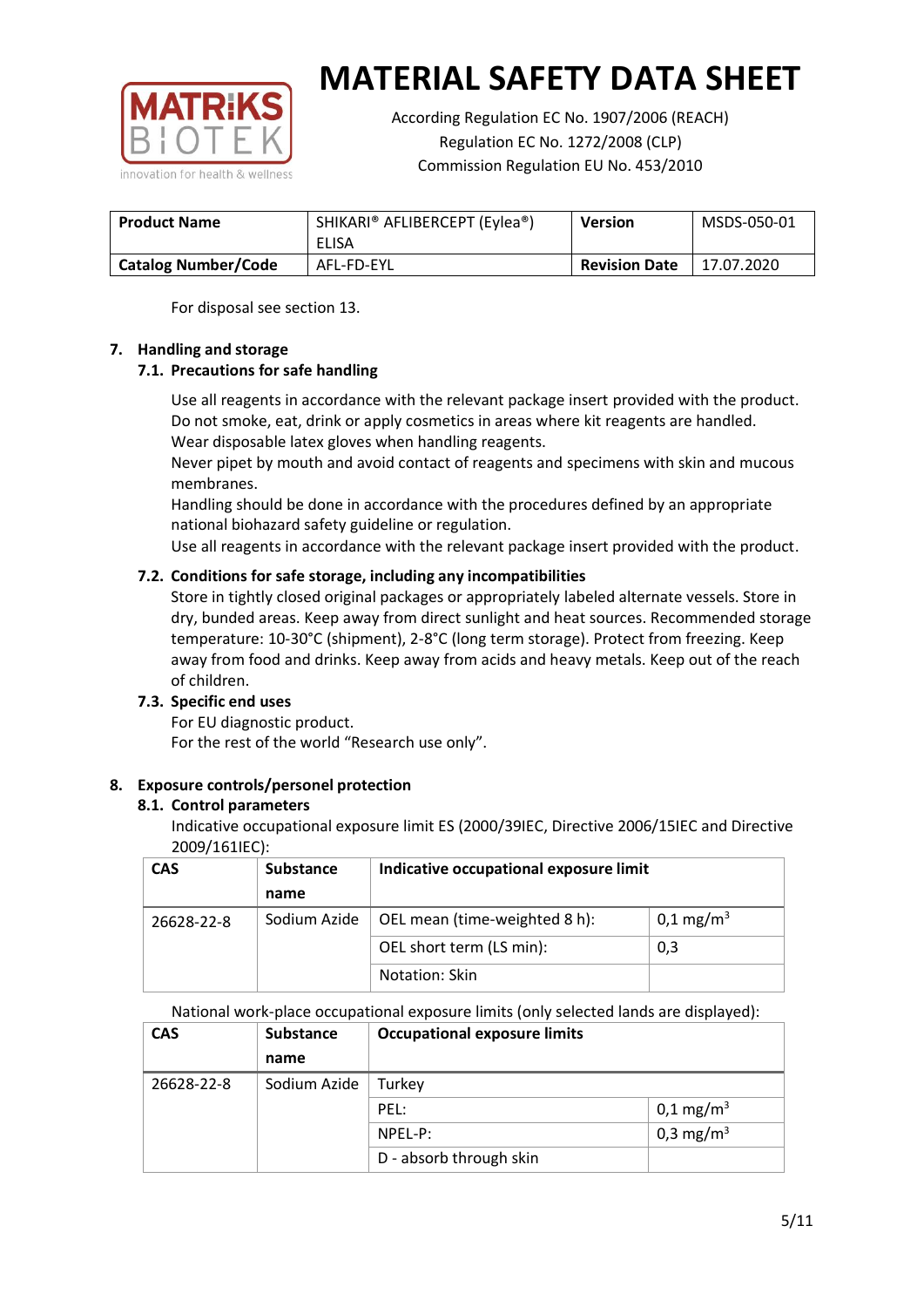

According Regulation EC No. 1907/2006 (REACH) Regulation EC No. 1272/2008 (CLP) Commission Regulation EU No. 453/2010

| <b>Product Name</b>        | SHIKARI® AFLIBERCEPT (Eylea®)<br>ELISA | Version              | MSDS-050-01 |
|----------------------------|----------------------------------------|----------------------|-------------|
| <b>Catalog Number/Code</b> | AFL-FD-EYL                             | <b>Revision Date</b> | 17.07.2020  |

|  | I - irritating to mucosa (eye, airways) |                         |
|--|-----------------------------------------|-------------------------|
|  | and skin                                |                         |
|  | Government Regulation no.               |                         |
|  | 361/2007 Coll.                          |                         |
|  | Slovakia                                |                         |
|  | NPEL mean:                              | $0,1 \text{ mg/m}^3$    |
|  | NPEL short-term:                        | 0,3 mg/m <sup>3</sup>   |
|  | Note K: absorbed through skin           |                         |
|  | Regulation 300/2007 Coll. (SK),         |                         |
|  | Appendix 1                              |                         |
|  | Germany                                 |                         |
|  | AGW - time weighted mean:               | 0,2 mg/m <sup>3</sup>   |
|  | Short-term factor:                      | 2(1)                    |
|  | 1RGS-900                                |                         |
|  | United Kingdom                          |                         |
|  | TWA:                                    | $0,1 \,\mathrm{mg/m^3}$ |
|  | STEL:                                   | 0,3 mg/m <sup>3</sup>   |
|  | France                                  |                         |
|  | TWA:                                    | $0,1 \,\mathrm{mg/m^3}$ |
|  | STEL:                                   | 0,3 mg/m <sup>3</sup>   |

#### Other recommended values: not set

| CAS | Substance name $\vert$ OEL - equivalents |   |
|-----|------------------------------------------|---|
|     | $\overline{\phantom{0}}$                 | - |
|     |                                          |   |

Indicative biological limits (Turkey, *432/2003* Coll.): not set

| <b>Substance</b>         | <b>Evaluated as</b>      | Limit values |
|--------------------------|--------------------------|--------------|
| $\overline{\phantom{0}}$ | $\overline{\phantom{0}}$ | -            |

DNEL: not available for the mixture. PNEC: not available for the mixture.

# **8.2. Exposure controls**

General hygiene directives should be considered.

Keep away from food stuffs and beverages. Wash hands before breaks and at the end of the working day

#### **Personal protective equipment:**

| <b>Respiratory protection:</b> | Not required                                                      |
|--------------------------------|-------------------------------------------------------------------|
| Skin protection                | Protective gloves of nitrile or nature latex, satisfying the norm |
|                                | <b>DIN EN 455</b>                                                 |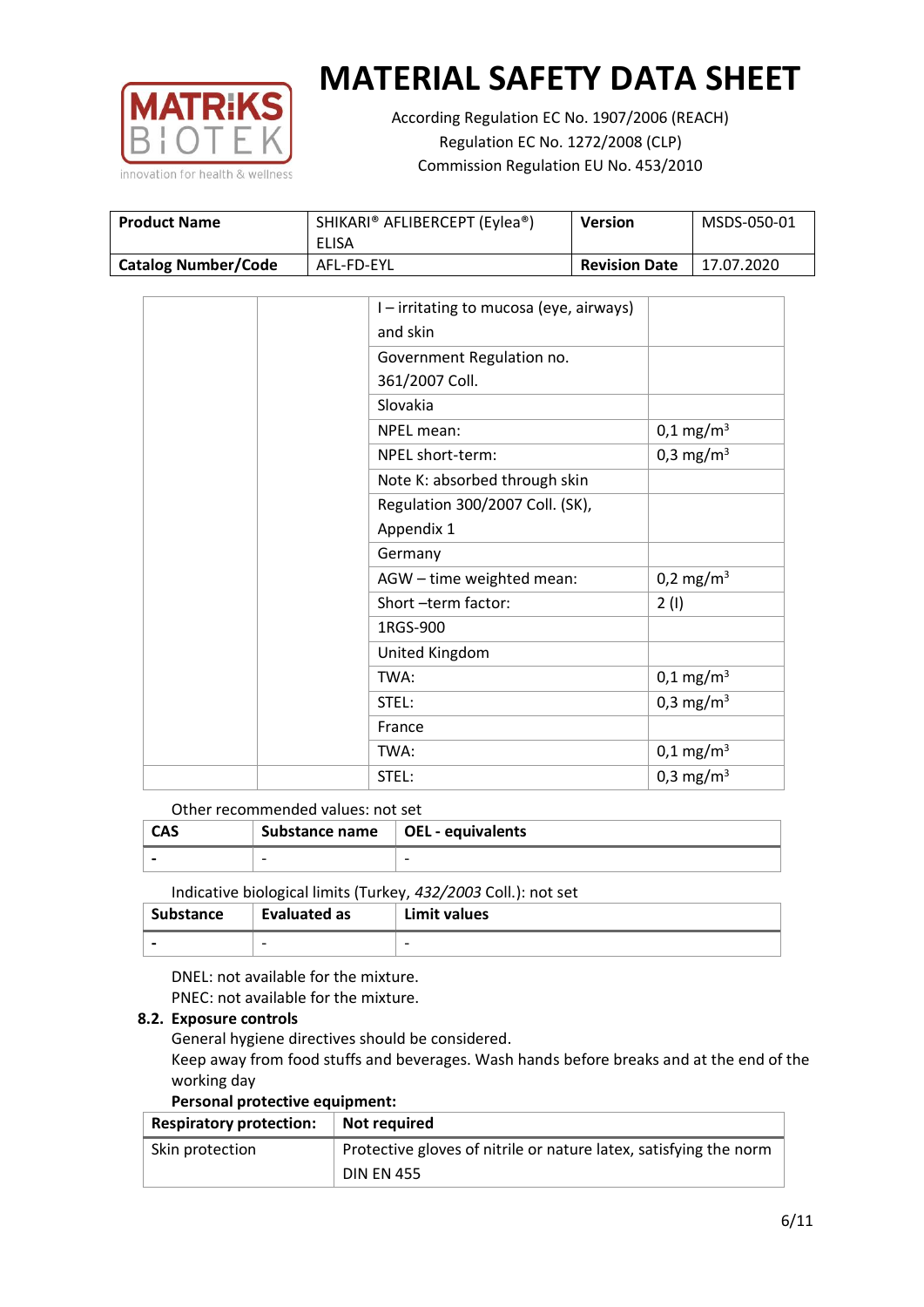

According Regulation EC No. 1907/2006 (REACH) Regulation EC No. 1272/2008 (CLP) Commission Regulation EU No. 453/2010

| <b>Product Name</b>        | SHIKARI® AFLIBERCEPT (Eylea®) | <b>Version</b>       | MSDS-050-01 |
|----------------------------|-------------------------------|----------------------|-------------|
|                            | ELISA                         |                      |             |
| <b>Catalog Number/Code</b> | AFL-FD-EYL                    | <b>Revision Date</b> | 17.07.2020  |

| Eye/Face protection | Safety glasses with side shields confirming to EN 166 (EN),<br>NIOSH (US) |
|---------------------|---------------------------------------------------------------------------|
| Body protection     | Impenetrable protective clothing                                          |

# **9. Physical and chemical properties**

# **9.1. Information on basic physical and chemical properties**

| <b>COMPONENT</b>       | <b>APPEARANCE</b> | <b>ODOR</b>     | рH             |
|------------------------|-------------------|-----------------|----------------|
| Microtiter plate       | Solid, white      | Odorless        | Not applicable |
| Standards and controls | Liquid, colorless | Odorless        | $7,4 \pm 0,05$ |
| Conjugate              | Liquid, red       | <b>Odorless</b> | $7,4 \pm 0,05$ |
| Assay buffer           | Liquid, blue      | <b>Odorless</b> | $7,4 \pm 0,05$ |
| Substrate solution     | Liquid, colorless | Odorless        | $3,6 - 3,8$    |
| Stop solution          | Liquid, colorless | Odorless        | ${<}1$         |
| Wash buffer            | Liquid, colorless | Odorless        | $7,4 \pm 0,05$ |

| <b>For All Components</b>                    |                                              |  |  |
|----------------------------------------------|----------------------------------------------|--|--|
| Odor threshold                               | No data available                            |  |  |
| Melting point/freezing point                 | No data available                            |  |  |
| Initial boiling point and range              | No data available                            |  |  |
| Flash point                                  | No data available                            |  |  |
| Evaporation rate                             | No data available                            |  |  |
| Flammability (solid, gas)                    | No data available                            |  |  |
| Upper/lower flammability or explosive limits | No data available                            |  |  |
| Vapour pressure                              | No data available                            |  |  |
| Vapour density                               | No data available                            |  |  |
| Relative density                             | No data available                            |  |  |
| Solubility(ies)                              | Fully miscible                               |  |  |
| Partition coefficient: n-octanol water       | No data available                            |  |  |
| Auto-ignition temperature                    | Product is not self-igniting                 |  |  |
| Decomposition temperature                    | No data available                            |  |  |
| Viscosity                                    | No data available                            |  |  |
| <b>Explosive properties</b>                  | Product does not present an explosion hazard |  |  |
| Oxidizing properties                         | No data available                            |  |  |

# **9.2. Other information**

No other information available.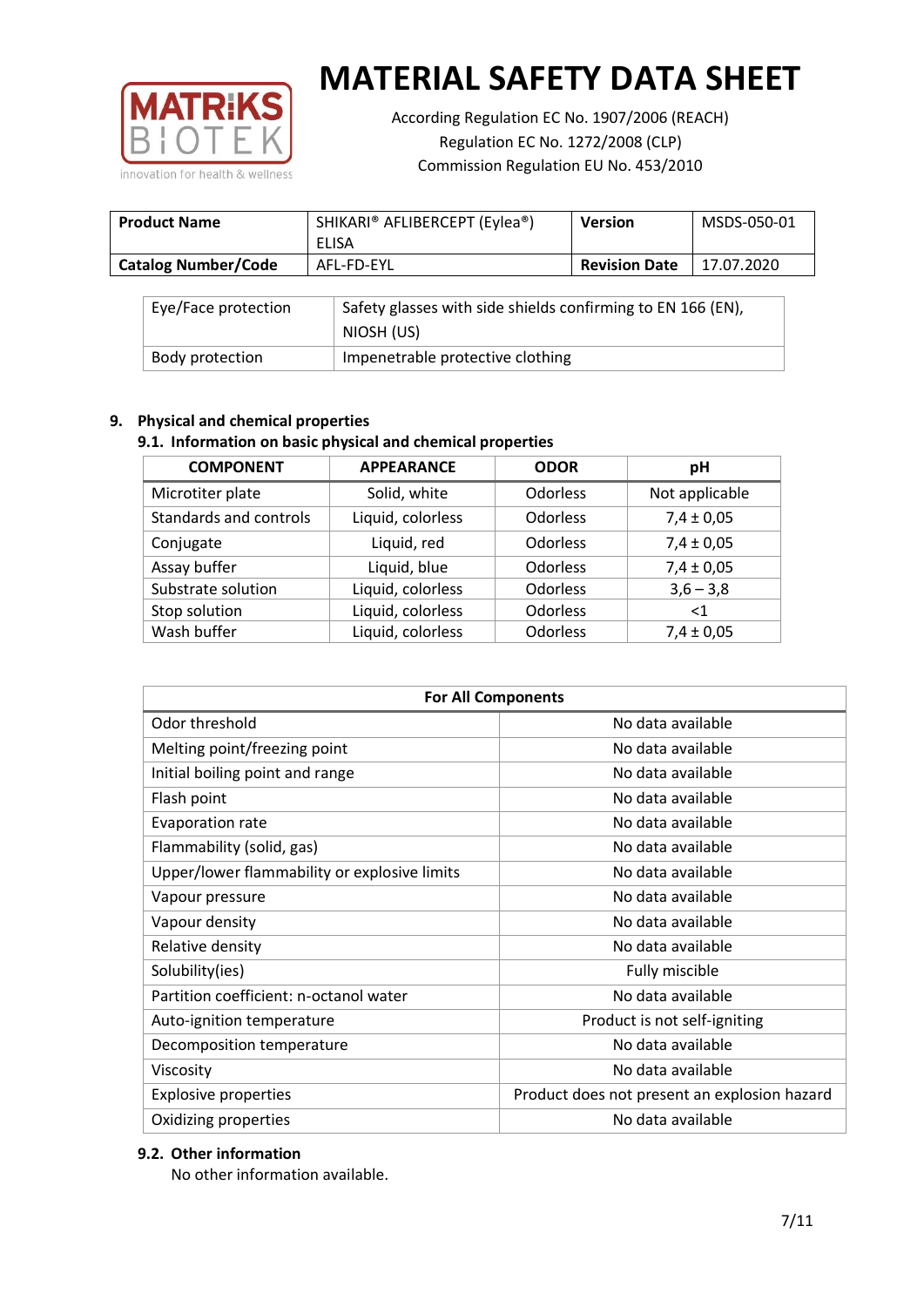

According Regulation EC No. 1907/2006 (REACH) Regulation EC No. 1272/2008 (CLP) Commission Regulation EU No. 453/2010

| <b>Product Name</b>        | SHIKARI® AFLIBERCEPT (Eylea®) | <b>Version</b>       | MSDS-050-01 |
|----------------------------|-------------------------------|----------------------|-------------|
|                            | ELISA                         |                      |             |
| <b>Catalog Number/Code</b> | AFL-FD-EYL                    | <b>Revision Date</b> | 17.07.2020  |

## **10. Stability and reactivity**

## **10.1. Reactivity**

Not reactive under normal conditions of storage and manipulation. Sodium azide has been reported to form lead or copper azide in laboratory plumbing (heavy metals) which may explode on percussion. Treatment of sodium azide with strong acids gives hydrazoic acid, which is also extremely toxic.

## **10.2. Chemical stability**

Mixture is chemically stable under normal conditions of storage and manipulation. Overheating may cause thermal decomposition.

## **10.3. Possibility of hazardous reactions**

Sodium azide has been reported to form lead or copper azide in laboratory plumbing (heavy metals) which may explode on percussion.

#### **10.4. Conditions to avoid**

Stable under normal conditions. Keep away from direct sunlight and heat sources. Do not mix with strong acids and heavy metals.

#### **10.5. Incompatible materials**

Strong acids, heavy metals, halogenated hydrocarbons.

# **10.6. Hazardous decomposition products**

Material does not decompose at ambient temperatures. Incomplete combustion and thermolysis may produce toxic, irritating and flammable decomposition products (such as carbon monoxide, carbon dioxide, sooth, aldehydes and other products of organic compounds decomposition, sulfur / nitrogen oxides).

#### **11. Toxicological information**

# **11.1. Information on toxicological effects**

#### **11.1.1. Acute toxicity**

Based on available data, the classification criteria are not met. Based on composition, the mixture has low acute toxicity and no adverse effects for human health are expected under applicable conditions of exposure sodium azide.

# **11.1.2. Skin corrosion/irritation**

Based on available data, the classification criteria are not met. Prolonged or repeated skin contact may cause mild irritation and dermatitis (skin inflammation). However, these effects do not required classification

# **11.1.3. Serious eye damage/irritation**

Based on available data, the classification criteria are not met. Direct contact with eyes may cause slight and temporary irritation. However, these effects do not required classification

# **11.1.4. Respiratory or skin sensitization**

Based on available data, the classification criteria are not met. Compounds have no sensitization effects.

#### **11.1.5. Germ cell mutagenicity**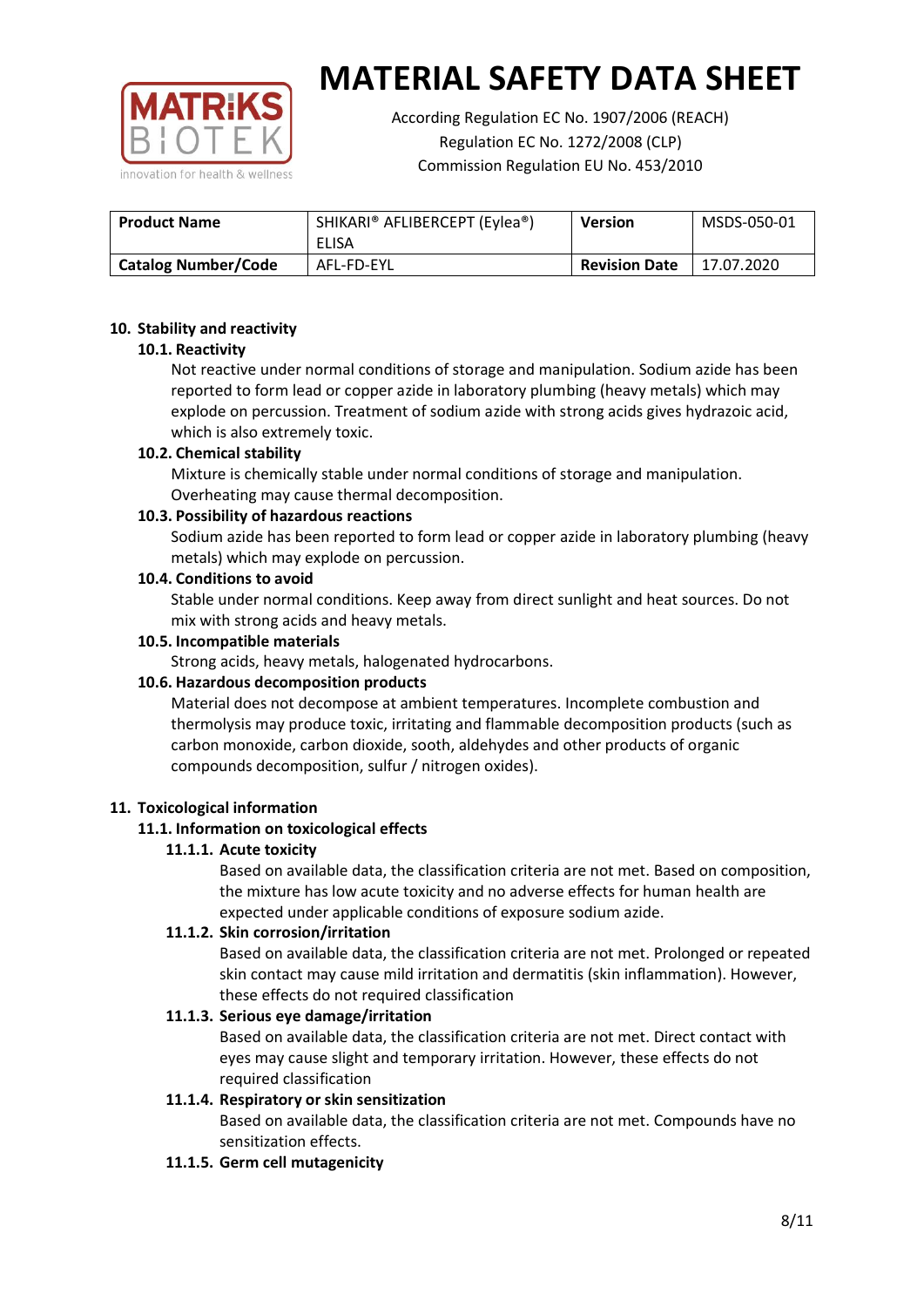

According Regulation EC No. 1907/2006 (REACH) Regulation EC No. 1272/2008 (CLP) Commission Regulation EU No. 453/2010

| <b>Product Name</b> | SHIKARI® AFLIBERCEPT (Eylea®) | <b>Version</b>       | MSDS-050-01 |
|---------------------|-------------------------------|----------------------|-------------|
|                     | ELISA                         |                      |             |
| Catalog Number/Code | AFL-FD-EYL                    | <b>Revision Date</b> | 17.07.2020  |

Based on available data, the classification criteria are not met. Compounds have no potential for mutagenic activity.

## **11.1.6. Carcinogenicity**

Based on available data, the classification criteria are not met. Compounds have no potential for carcinogenic activity.

## **11.1.7. Reproductive toxicity**

Based on available data, the classification criteria are not met. Compounds have no potential for reproductive toxicity.

## **11.1.8. STOT-single exposure**

Based on available data, the classification criteria are not met

## **11.1.9. STOT-repeated exposure**

Based on available data, the classification criteria are not met.

## **11.1.10. Aspiration hazard**

Based on available data, the classification criteria are not met.

## **12. Ecological information**

#### **12.1. Toxicity**

No data available.

- **12.2. Persistence and degradability** No data available.
- **12.3. Bio accumulative potential** No data available.

**12.4. Mobility in soil**

No data available.

# **12.5. Results of PBT and vPvB assessment**

The substances in the mixture do not meet the PBT/vPvB criteria according to REACH, annex XIII (content <0,1% w/w); the substances in the mixture are not included in the Candidate List of SVHC.

#### **12.6. Other adverse effects** No data available.

# **13. Disposal considerations**

# **13.1. Waste treatment methods**

Product: Waste should be disposed of in accordance with federal, state and local environmental control regulations. Must not be composed together with household garbage.

Uncleaned packaging: Waste should be disposed of in accordance with federal, state and local environmental control regulations. Must not be composed together with household garbage.

General notes: Water hazard class 1 (German Regulation) (Self-assessment): Slightly hazardous for water. Do not allow undiluted product or large quantities of it to reach ground water, water course or sewage system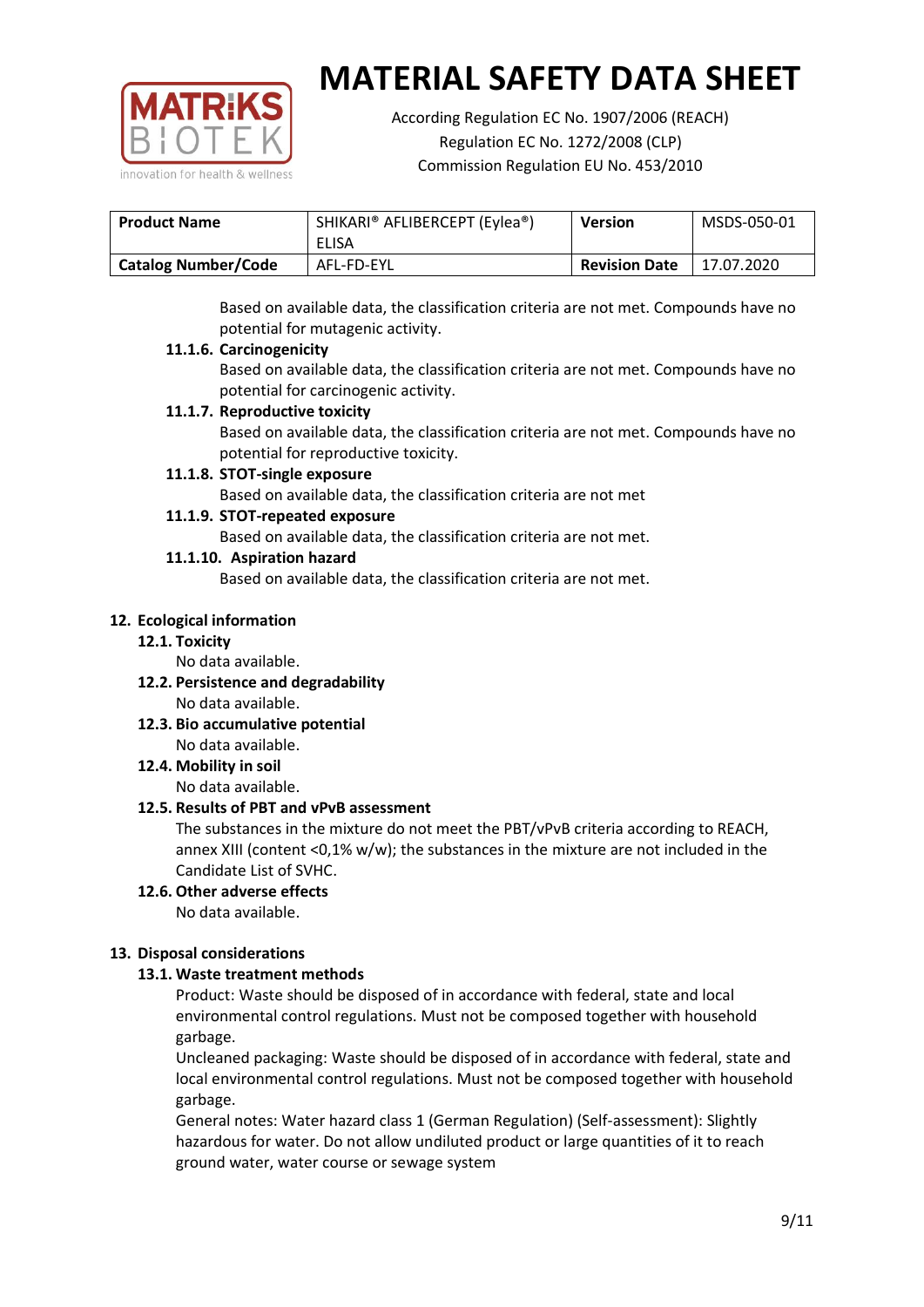

According Regulation EC No. 1907/2006 (REACH) Regulation EC No. 1272/2008 (CLP) Commission Regulation EU No. 453/2010

| <b>Product Name</b>        | SHIKARI® AFLIBERCEPT (Eylea®)<br>ELISA | <b>Version</b>       | MSDS-050-01 |
|----------------------------|----------------------------------------|----------------------|-------------|
| <b>Catalog Number/Code</b> | AFL-FD-EYL                             | <b>Revision Date</b> | 17.07.2020  |

## **14. Transport information**

The mixture is not classified as dangerous for transport according to ADR/RID/IMDG/ICAO/IATA/ DGR

- **14.1. UN number:** None
- **14.2. Un proper shipping name:** None
- **14.3. Transport hazard class(es):** None
- **14.4. Packing group:** None
- **14.5. Environmental hazards:** None
- **14.6. Special precautions for user:** Not applicable.
- **14.7. Transport in bulk according to Annex II of MARPOL 73/78 and the IBC Code:** Not applicable.

#### **15. Regulatory information**

This Safety Data Sheet is prepared according to;

REGULATION (EC) No 1907/2006 OF THE EUROPEAN PARLIAMENT AND OF THE COUNCIL of 18 December 2006 concerning the Registration, Evaluation, Authorization and Restriction of Chemicals (REACH), establishing a European Chemicals Agency, amending Directive 1999/45/EC and repealing Council Regulation (EEC) No 793/93 and Commission Regulation (EC) No 1488/94 as well as Council Directive 76/769/EEC and Commission Directives 91/155/EEC, 93/67/EEC, 93/105/EC and 2000/21/EC

## **15.1. Safety, health and environmental regulations/legislation specific for the substance or mixture**

No data available.

# **15.2. Chemical safety assessment**

No data available.

#### **16. Other information**

## **16.1. "H code" and "R Phrases" used in this document**

| H301 | Toxic if swallowed |
|------|--------------------|
|      |                    |

- H311 Toxic in contact with skin
- H314 Causes severe skin burns and eye damage
- H315 Causes skin irritation
- H317 May cause an allergic skin reaction
- H319 Cause serious eye irritation
- H331 Toxic if inhaled
- H335 May cause respiratory irritation
- H400 Very toxic to aquatic life